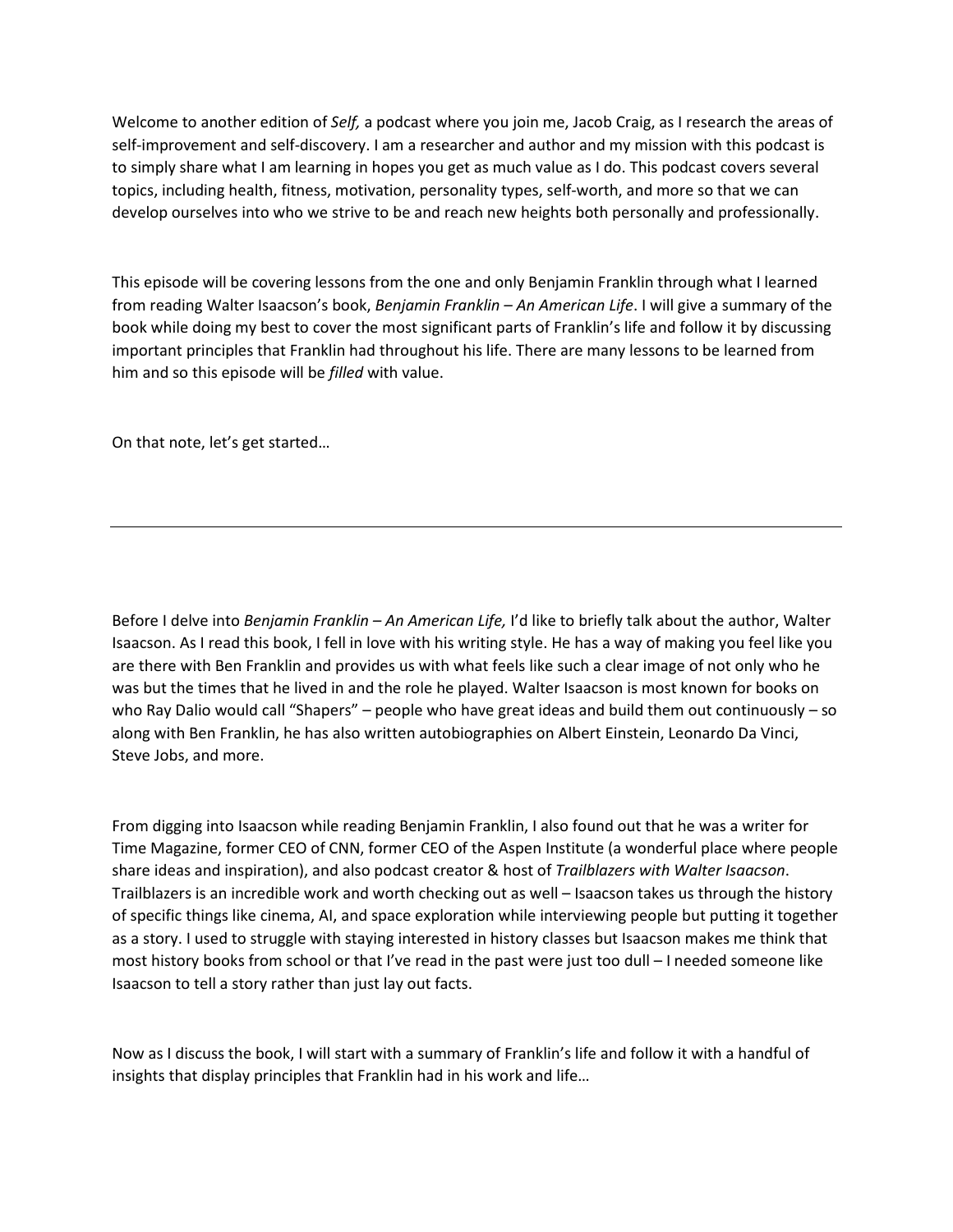*Benjamin Franklin – An American Life* is really an extraordinary book overall. Isaacson takes you chronologically through Franklin's 84 years between 1706 and 1790 and, as I mentioned before, it truly feels like you are with him on his journey. He went from growing up in Boston, then moving to Philadelphia with very little except his skill as a printer, then later journeying back and forth from London, and then to Paris… and with each place he went, his lifestyle and his mission would completely change. This book is near 500 pages but it is just crammed full of history and insights from Franklin excerpts from his letters, his autobiography, and accounts from the people who knew him best. While I won't be able to capture everything, I will do my best to discuss many of the larger lessons that reveal to us how Franklin influenced American culture and key parts to his character.

Ben Franklin really was a complex character who wore many different hats. Up until he was about 40, his main focus was his skill in the business of printing. After helping his brother as an apprentice in his printing shop in Boston, he had traveled to Philadelphia on his own when he was **17** and simply helped out where he could. He then was persuaded by the Pennsylvania governor to relocate to London in order to learn more about type so that he would be better off starting his own business in the trade when he returned to Philadelphia. When he came back, Franklin proved himself industrious and had a long road to success. He became the first person in America to manufacture type, he would work late nights to make sure mistakes were fixed and projects got finished on time, and even when he could have afforded a lending hand, he chose to do the work himself and would show it off, even literally carting rolls of paper through the city to his shop while he was very successful.

Throughout his years, Franklin was always a writer and when he created his *Poor Richard's Almanac*, his shop really started to develop and he was able to expand his business into an empire, selling thousands of copies and setting up shops out of state. At the age of 42, Franklin decided to retire from printing so that he could focus on other things. Along with being a writer, he also had always been a reader of science and philosophy and by this time he had shown himself as an inventor, creating a fireplace that would prevent smoke from spreading through the house. Since this was a major issue at the time, he had assisted many in Philadelphia personally and shared this invention through his publications.

Now that he was retired, he was able to focus on science and inventions. Here is a list of just some:

- 1. His most popular inventions were involving electricity being able to generate static electricity as well as a way to capture electricity in leyden jars, developing the first battery, creating the lightning rod (which ended up being tested and utilized not only in the colonies but also throughout Great Britain), and more. An interesting fact that I did not know until reading this was what that he even created the terminology of "positive" and "negative" charges.
- 2. He created an instrument called the glass armonica, which consisted of a series of glass bowls of various sizes put together on a spindle that would create tones by pressing down on them with your finger. There was a foot pedal, which rotated the bowls continuously and added water so that the tones could be created. Franklin would use this instrument to simply entertain guests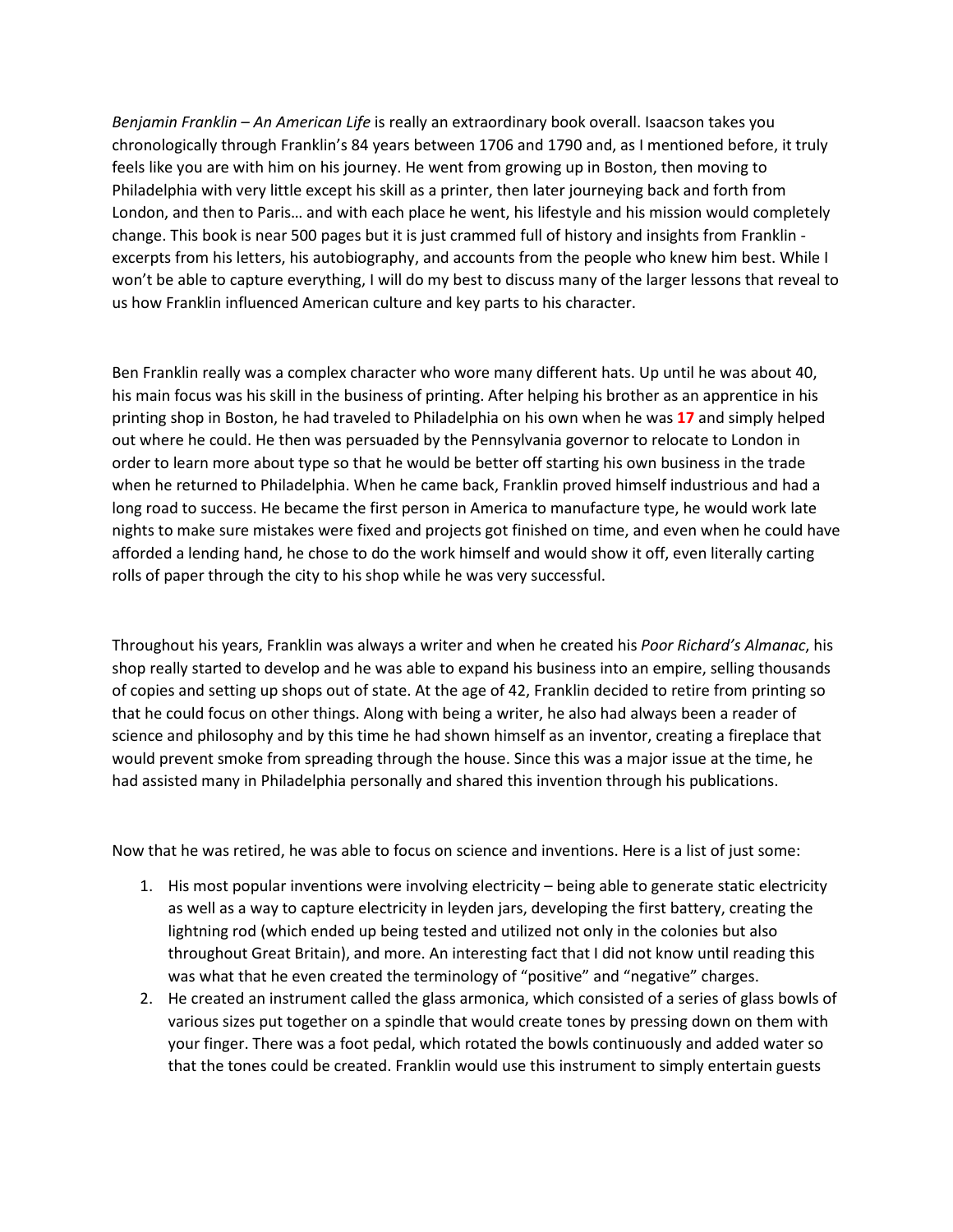but it caught on in Italian music for a time and even had pieces written and played by Mozart and Beethoven.

3. When his brother was in need of a catheter, they still used metal at the time so he was the first to design the plastic catheter.

These three examples really show the range of projects Franklin involved himself in and this doesn't cover the experiments he would create to test theories. He seemed to have a fascination with water and theorized weather, the speed of boats, and more by testing the temperatures and depths of waters as he traveled across the Atlantic. He also studied animals, human behavior, the common cold, and farts. He wrote about how wonderful it would be to have something you could consume that would make your farts smell pleasant rather than putrid. Above all, when it came to Franklin and the sciences, he believed it was best to approach science and inventions with curiosity and then make them practical if able.

An interesting fact about Franklin and his inventions is that he decided not to patent any of them and preferred to share them openly. For example, after he declined a lucrative patent offered by the governor of Pennsylvania for the fireplace that he invented, he stated, "As we enjoy great advantages from the inventions of others, we should be glad of an opportunity to serve others, we should be glad of an opportunity to serve others by any invention of ours, and this we should do freely and generously."

With this mindset, it's difficult to make sense of patents and copyrights – are we helping ourselves and our society or are we limiting it?

(Pause)

So as you can tell, for most of his life, Franklin kept himself busy. One of his mottos was that, "Lost time is never found again." Even while inventing and theorizing, Franklin also played an incredible role in Philadelphia's community: with starting the first subscription-based lending library in the colonies, assembling a fire corps, as well as founding and developing the principles for a school that would eventually become the University of Pennsylvania – just to name a few ways.

Between his civic improvement projects, his inventions, and his work with the *Poor Richard's Almanac*, Franklin was able to form strong relationships, get involved in politics, and be held in high regards in both the colonies and Great Britain. When he was 45, he was voted into a seat on the Pennsylvania Assembly and would be sent on missions to improve the colonies' international relationships and be the voice of the colonies in London and then later in France.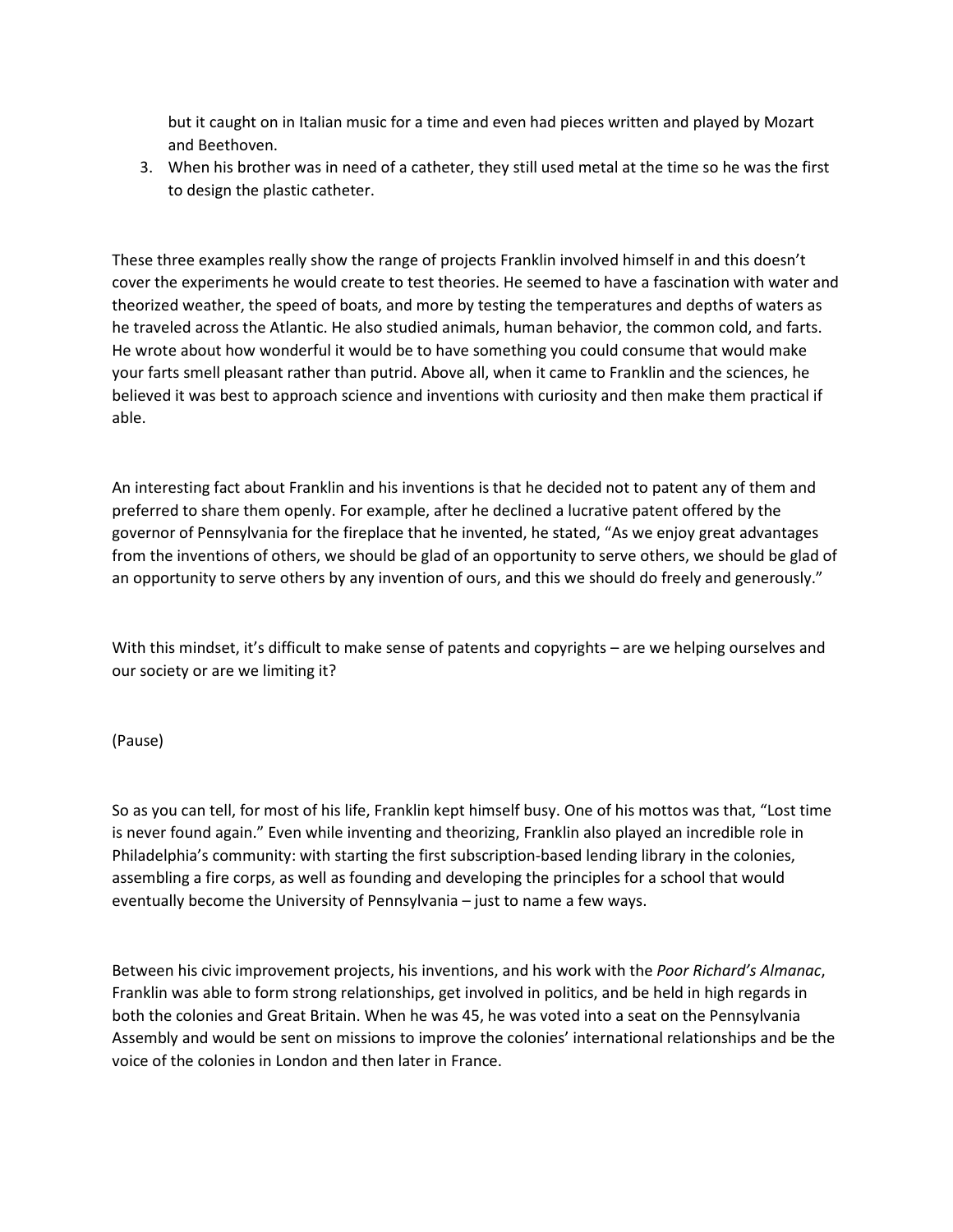While Franklin was in London between the ages of 65 and 69, the tension between the colonies and Great Britain rose more and more. Franklin's intentions at the beginning of his journey were to negotiate with Britain but as Britain started to reinforce taxes and tariffs, the colonies grew more radical against their rule until it was decided they needed to fight for their independence. After living much of his life in both the colonies and London, and after creating strong ties with leaders from both, to see the ties he was negotiating for be broken was difficult for him. To describe this, I'll use Walter Isaacson's words as this period of his life ended:

"[Franklin] spent his last day in London with his old friend and scientific partner Joseph Preistley. People who did not know Franklin, Priestly wrote, sometimes found him reserved, even cold. But that day, as they discussed the looming war and read from the newspapers, he grew very emotional. For a while, the tears in his eyes made it impossible for him to read."

Franklin was not back home in Philadelphia long before he was sent on his mission to France at the age of 70. There, he quickly adopted the French lifestyle and stopped worrying so much about not wasting any of his time and working late day after day. Instead, he would welcome the women and children who came to visit him and join them for dinners regularly or stay up late playing chess and cribbage with friends. His role in diplomacy was a strong one even though he took more of a passive approach than some diplomats of the time like John Adams, who had joined him for the majority of these years. I found this a very interesting time to learn about, with how careful Franklin had to be in order to get the French to assist the colonies in the revolution and how critical this was to our victory over Great Britain.

One fact about Franklin that shows the amount of influence that he had in the forming of the United States of America is that he was the only person to sign all four documents that were involved:

- 1. The Declaration of Independence
- 2. The Treaty of Alliance, Amity, and Commerce with France
- 3. The Treaty of Paris Between England, France, and the United States
- 4. The Constitution

He also developed what was his Albany Plan in 1754 and his Articles of Confederation in 1775. Out of all of these documents, Franklin's involvement in The Constitution is by far the most significant and one could say it was his last major contribution.

At the Constitutional Convention, he was possibly the person who argued most for democracy. Many of the others thought that the concept of democracy was dangerous. And as Walter Isaacson states, Franklin "held true to a fundamental ideal with unwavering and at times heroic fortitude: a faith in the wisdom of the common citizen that was manifest in an appreciation for democracy and an opposition to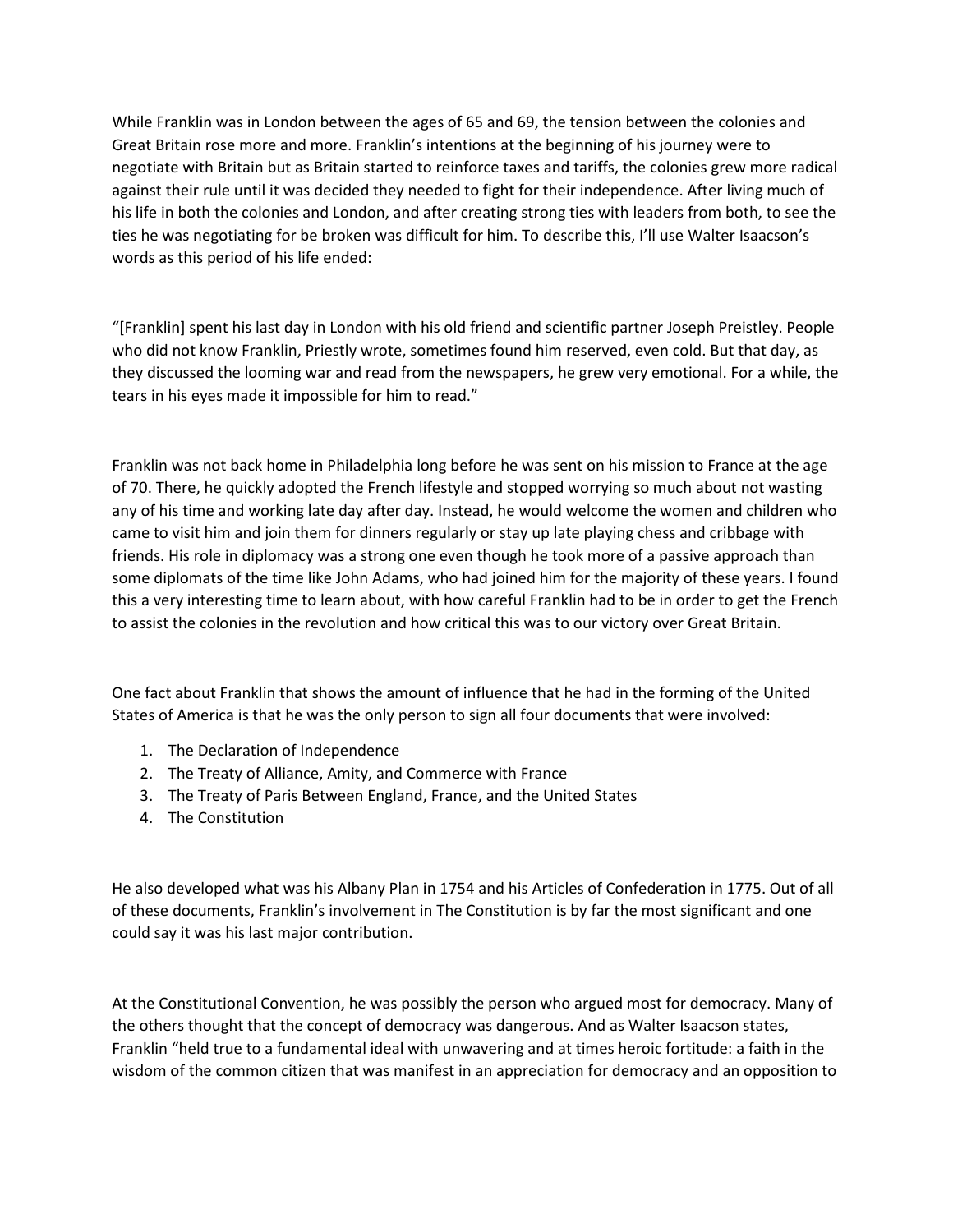all forms of tyranny." He had such a strong faith in the culture that was being created in the colonies and in the fact that the common people could build a strong society.

Franklin had some ideas that almost no other founding fathers agreed on, including government officials not having salaries, believing the character of government officials would be better without motives of money involved. While he knew arguments would hold almost no ground, he felt it important to lay out all of his opinions and encouraged others to do the same. Eventually, this brought the Convention to become an exhausting battle of views – Franklin compared it to a two-headed snake approaching a twig, unable to decide to go left or right and he brought to light that everyone in the room would need to compromise. Isaacson states at multiple points how Franklin saw compromise not only as a practical approach but also a moral one, being able to respect all opinions.

To show the impact that Franklin had on the Constitution, I will read an excerpt from the book which includes his final remarks as well as some words from Walter Isaacson:

## **\*\*Read end of p. 457-start of p.458\*\***

So this concludes my brief summary of Benjamin Franklin's life based on *Benjamin Franklin – An American Life* by Walter Isaacson. You got to know his general involvement in the printing industry, in science and technology, and in politics and diplomacy. Much is missed in this summary, which is why I'd like to include some additional points that show his principles and character on a deeper level.

The three additional points I will discuss are:

- 1. Franklin's influence on the American character by recommending we be industrious and useful.
- 2. Franklin's admiration of the Native American culture and his defense against the hatred shown towards them.
- 3. Franklin's beliefs on the importance of religious tolerance.

To the first point, perhaps the strongest part of Franklin's character that shined through was his belief that in order to be successful in the States, one has to be diligent and useful. Throughout his life, he encouraged and showed by example how important middle-class virtues were to the strength of the colonies as well as the respect of the individual.

To best describe this, Walter Isaacson stated how Franklin believed "policies that encouraged hard work were good, but not because they led to great accumulations of private wealth; they were good because they increased the total well-being of a community and the dignity of every aspiring individual."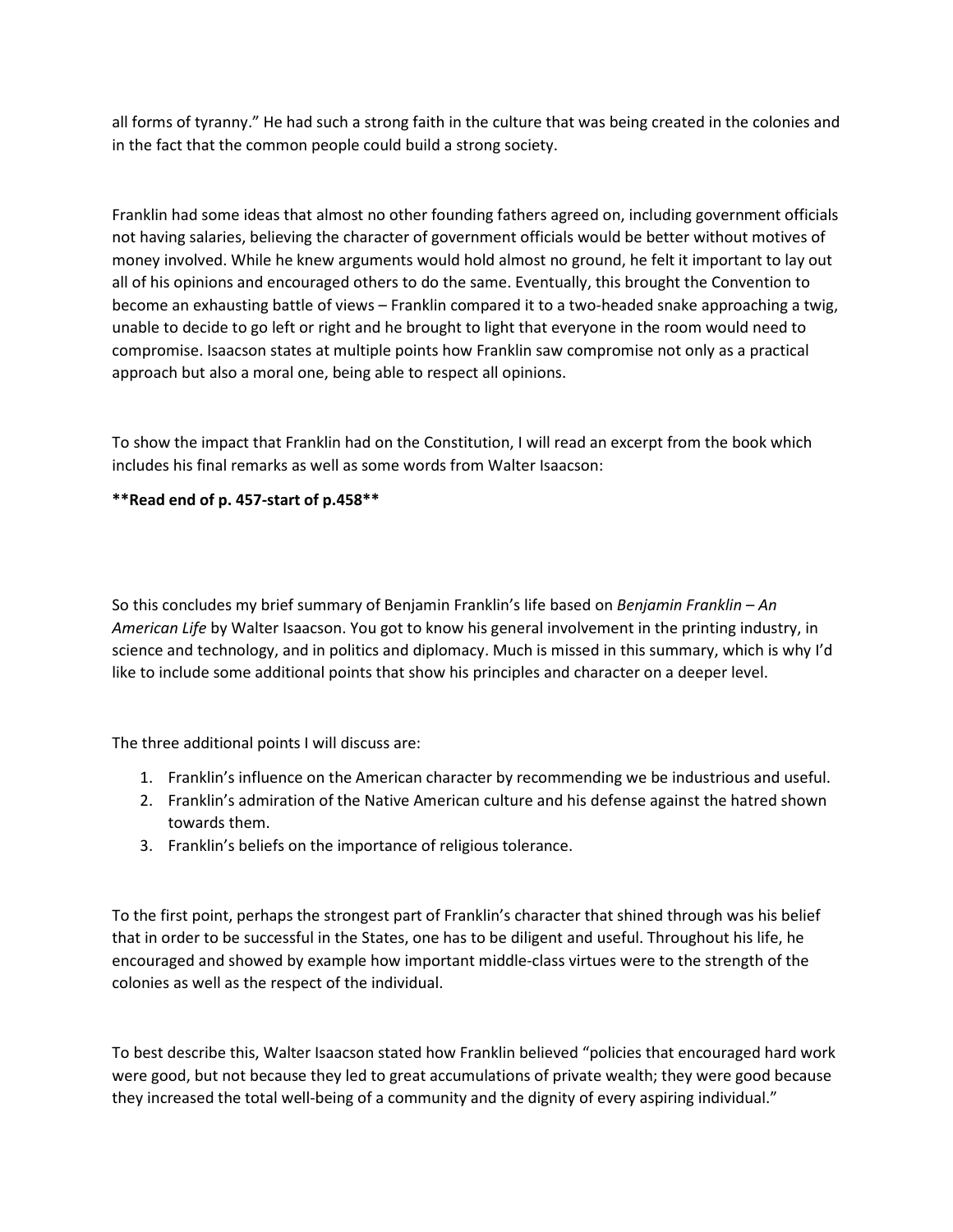Even when Franklin was very successful, he would practice frugality and encourage his family and friends to do the same. For example, he was very close to his grandchildren but when one of his grandsons had wrote him asking for a golden watch, Franklin replied "You should not tease me for expensive things that can be of little or no service to you." Later, Franklin also defended his view that there should be higher taxes on luxury items than other goods.

He truly saw these middle-class virtues as being the backbone for America in order to become and remain strong and independent. In his times in Europe, he spent 3 months between Ireland and Scotland, which he had hoped would serve as models for the colonies' relationship with Britain if agreements could be negotiated. What he had witnessed was that Irish farmers were being taken advantage of, working hard in horrible conditions compared to those in the colonies. This is what a culture made up of middle-class virtues has over a culture made up of upper-class leisure and likely why Franklin was such a strong advocate, especially in his later years.

At the age of 78, after being asked by many in Europe if they should move to America, he had written an essay titled *"Information for* Those Who Would Remove to America." This essay discusses how many people had ignorant and mistaken views on what was in America – they thought of it as a land where one can easily become rich, as we've all heard, people talked about the roads literally being paved with gold. They may not have actually thought that was true but they did have the impression that one could easily purchase land, hire servants, and live on a great plantation. Franklin shuts down these ideas, stating that one needs to have an honest profession, calling, trade, or farm in order to live well. He also discusses in this essay how if those in America who live on plantations off the backs of servants were to look back at their ancestor's occupations from the past ten generations, they would find artisans of all types (ploughmen, smiths, carpenters, weavers, shoemakers, etc.) and that these people are essentially good for nothing since they are not useful members of society in the same sense as their ancestors were. This was Franklin's main point against slavery in his younger years but when he was older, he stated that it was Congress's job to ensure people of all races have equal opportunities.

If you'd like to read the full essay titled Information for "Those Who Would Remove to America," I was able to find it on founders.archive.gov and will post a link in the show notes.

This brings me to my second discussion point; something that Franklin showed interest in and defended throughout his life, the life and culture of the American Indian.

One note before I begin discussing this subject is that American Indian culture is something that I've always found interesting. I plan to educate myself more on Indian culture so there will likely be an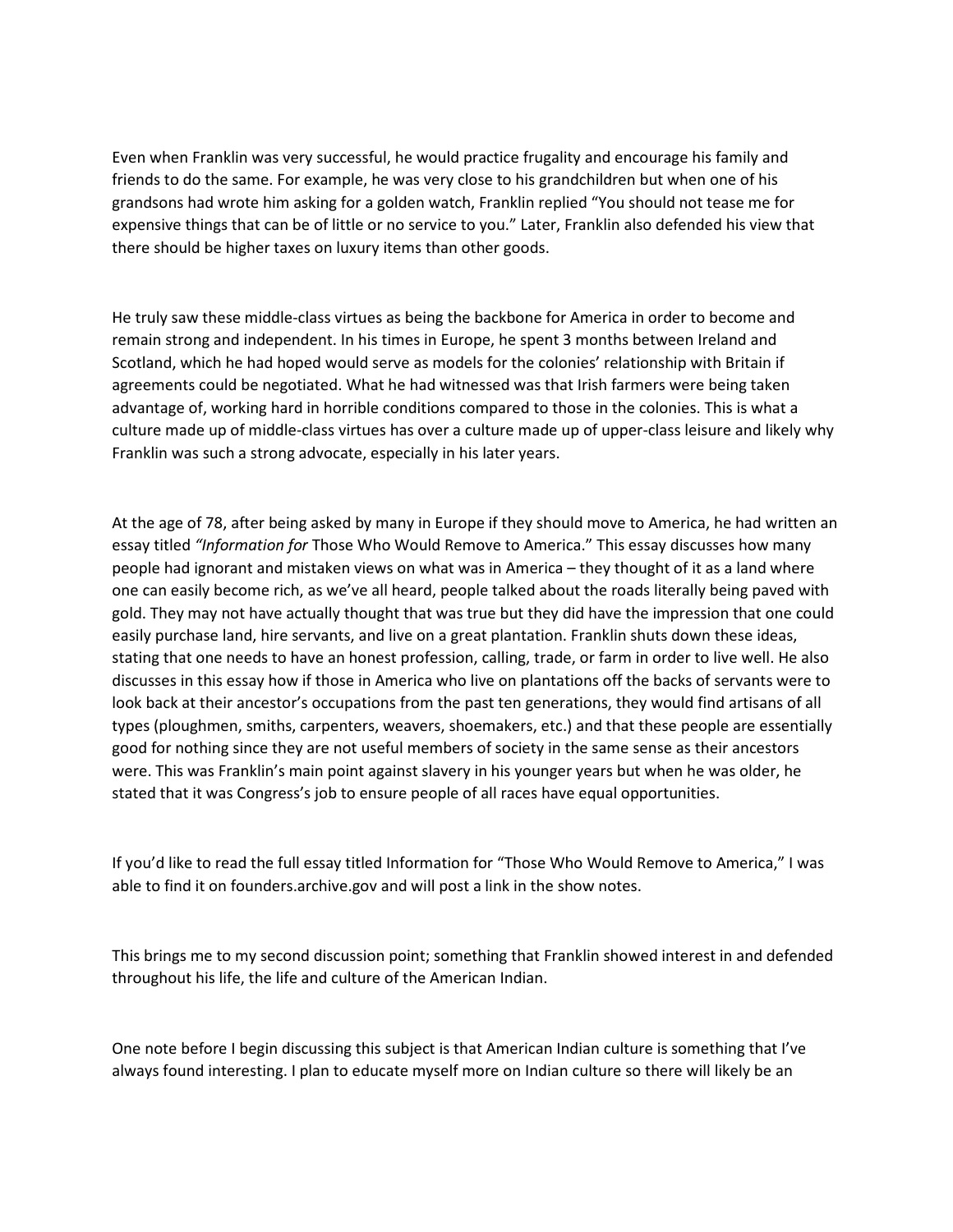episode on that sooner or later, after I dive in and read a couple books so that I can come back with topics worth discussing.

To describe Franklins' feelings and observations of the Indian culture, here is a short passage from the book:

## **\*\*read from p. 153\*\***

Right here I feel the need to add a sidenote because just reading this passage reminds me of something meaningful for me. A few years back, one of my uncles had past away. He was the uncle at big family get-togethers who would make it a point to pull all of the children aside and have a meaningful conversation with them about their future, whether they were entering high school, starting their first job, entering college, or what-have-you he would have valuable advice that would reinforce your work ethic and attitude to whatever challenge was ahead. He had such a love for family and showed every single one of us that he cared deeply.

Well, one of the last conversations I had with him before he past ended with him saying, "The Indians had it right." And just to get the full picture out of him, I asked him what exactly he meant. His response was, "The way they lived in their tribes and were always surrounded by family."

I will never forget this. It makes me think of how nowadays when times change, families get further and further apart and that no matter what, we must keep close ties with our family, otherwise we lose sight of what life is all about.

(Pause)

Back to Franklin, when much of the nation didn't understand the Indians or seem to care to, Franklin spoke up against those that murdered them. When a group of Pennsylvanian frontiersmen called the Paxton Boys murdered 20 Indians, including men, women, and children, Franklin worked hard with the governor for justice to somehow be achieved and for the murdering to stop.

And I quote - "If an Indian injures me, does it follow that I may revenge that injury on all Indians?" Franklin asked. "The only crime of these poor wretches seems to have been that they had a reddish brown skin and black hair."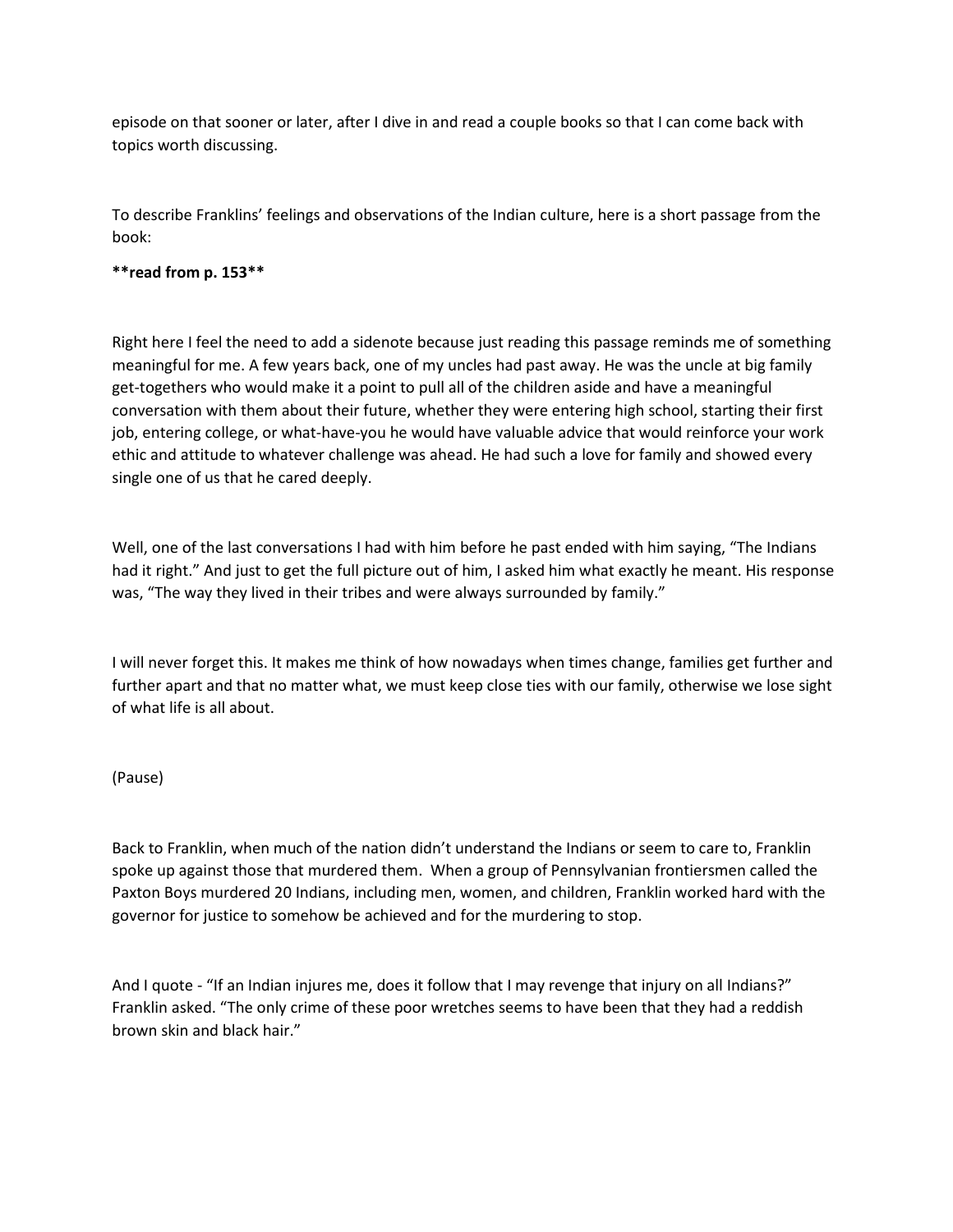Then he goes on to say, "Should any man with a freckled face and red hair kill a wife or child of mine, [by this reasoning] it would be right for me to revenge it by killing all the freckled red-haired men, women, and children I could afterwards anywhere meet."

To push his point, he also stated, "The guilt will lie on the whole land till justice is done on the murderers."

I don't think I've ever heard such a powerful quote to describe the mentality we should have of any heinous act like this. Money, land, religion, politics, or what-have-you should not blind us from hateful acts of racism. "The guilt will lie on the whole land till justice is done on the murderers."

What is most disturbing about this situation is that the governor decided to side with the Paxton boys by putting bounties on Indian scalps, male or female following the dispute. Sadly, the American government and the people didn't defend against racism as strong as they do today but obviously, people like Franklin have been outspoken or the people have voted in ways to allow for change to happen in order to create the beautiful melting pot we have today in our land of opportunity. This tangent could easily be a whole podcast in itself so I will stop there and move on to my third discussion point, moving from his principle of respecting people despite of their race to respecting people despite of religion.

No religious sect was ever a large part of Benjamin Franklin's personal life. He seemed to fill his time educating himself on ethics and practical matters and didn't invest his time in spiritual ones. That being said, there were certain preachers he admired and later in his life, he would admit to believing in one almighty being and had acknowledged the system of morals given by Jesus to be "the best the world ever saw or is likely to see."

With all of this said, one of his principles that he preached was the need for religious tolerance. His words for atheists were, "You yourself may find it easy to live a virtuous life without the assistance afforded by religion but think how great a proportion of mankind consists of weak and ignorant men and women, and of inexperienced and inconsiderate youth of both sexes, who have need of the motives of religion to restrain them from vice." Another profound quote. Put another way, if someone finds peace through faith, then who are you to judge simply because you did not need religion to find that same peace.

To explain this point further, I will discuss 2 parables that Franklin would recite to explain his view on this matter.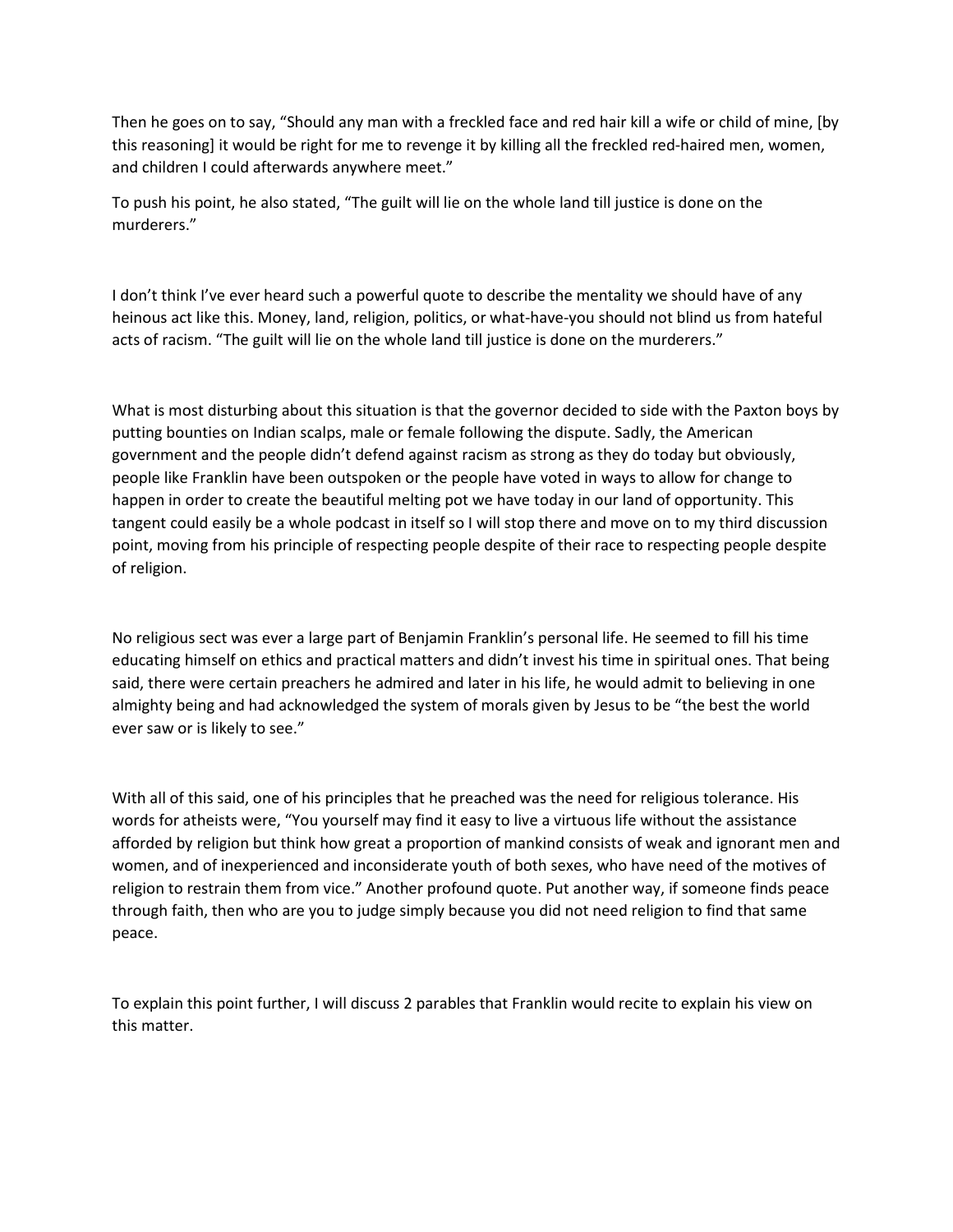The first is called "A Parable Against Persecution" and it is a biblical parable that Franklin created when he was 54. The story is about Abraham, who is spending the night in his tent when he notices an old man under a tree. He asks the man to stay the night in his tent, where they first sit down to have dinner together. When they break bread, he notices the old man does not give thanks to God and this led to an altercation, where Abraham forces the man out of his tent violently. God comes to Abraham soon after, listens to Abraham after asking what had happened, and then responds saying, "Have I born with him these hundred ninety and eight Years, and nourished him, and cloathed him, notwithstanding his Rebellion against me, and couldst not thou, that art thyself a Sinner, bear him one Night?"

Once Abraham understands why God would be upset by this and that he had sinned, he returns to the old man, brings him back into his tent for the night, and gives the man gifts as he leaves the next day  $$ and for this, God forgives the sin Abraham had committed.

What a short but insightful story. And if we think about the fact that Franklin took it upon himself to write a biblical parable – why don't more people do this? If we treat biblical works as finished works, this is where trouble seems to brew since parts are taken literally even though they will completely contradict other parts of the scripture. If we were to allow changes in order to create a modernized scripture or to allow ourselves to develop our own parables, describing our families' principles, how profound would that be? I know these questions would come with lots of argument but it is worth contemplating.

If you would like to read "A Parable Against Persecution" for yourself, I will leave a link in the show notes to where I was able to locate it on founders.archive.gov.

For Franklin's second parable, I will read another brief passage from Walter Isaacson's book:

\*\*Read bottom of Page 371\*\*

These two parables have a similar meaning but I decided to include both because of how important this idea was to Franklin. He would state how all religions have the same basic principles and he was quoted saying, "The best service to God is doing good to men."

And with that, I'm going to conclude this episode on Benjamin Franklin. I hope that you were able to take away some valuable insights from him as I did after reading Walter Isaacson's book and reading some of Franklin's works. It is just incredible how much he was able to accomplish during his time – from his business to civic improvements to science to politics and everything else… And this is just a bird's eye view of it! So I highly recommend you check out Walter Isaacson's book titled *Benjamin Franklin: An American* Life as well as Isaacson's other works. Everything I've discussed in this episode